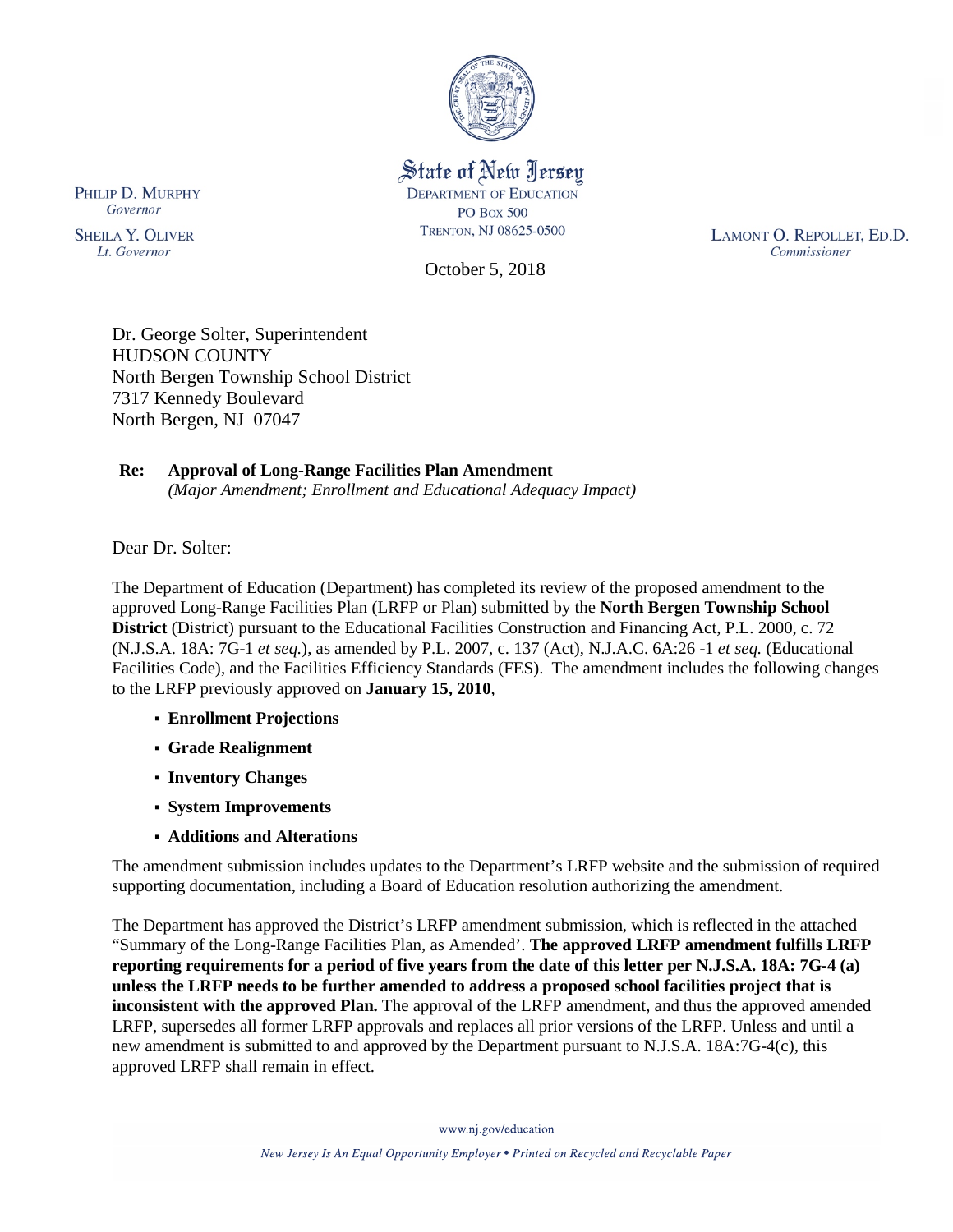Approval of the LRFP, and any projects and costs listed therein, does not imply approval of an individual school facilities project or its corresponding costs and eligibility for State support under the Act. Similarly, approval of the LRFP does not imply approval of portions of the Plan that are inconsistent with the Department's FES and proposed building demolition or replacement. Determination of preliminary eligible costs and final eligible costs will be made at the time of the approval of a particular school facilities project pursuant to N.J.S.A. 18A:7G-5. The District must submit a feasibility study as part of the school facilities project approval process, pursuant to N.J.S.A. 18A:7G-7b, to support proposed building demolition or replacement. The feasibility study should demonstrate that a building might pose a risk to the safety of the occupants after rehabilitation or that rehabilitation is not cost-effective.

Please contact Anthony Brun at the Office of School Facilities, at telephone number (609) 376-3669 or email at [anthony.brun@doe.nj.gov](mailto:anthony.brun@doe.nj.gov) with any questions you may have.

Sincerely,

Bernard E. Piara Jr.

Bernard E. Piaia, Jr. Director, Office of School Facility Projects

BEP:ab:

c: Lamont O. Repollet, ED.D., Commissioner Kevin Dehmer, Division of Finance Melissa Pearce, Executive Hudson County Superintendent Steven Somick, North Bergen School District Business Administrator Grace Lynch, L & C Design Consultants Susan Kutner, Deputy Director, Office of School Planning Anthony Brun, Office of School Facility Projects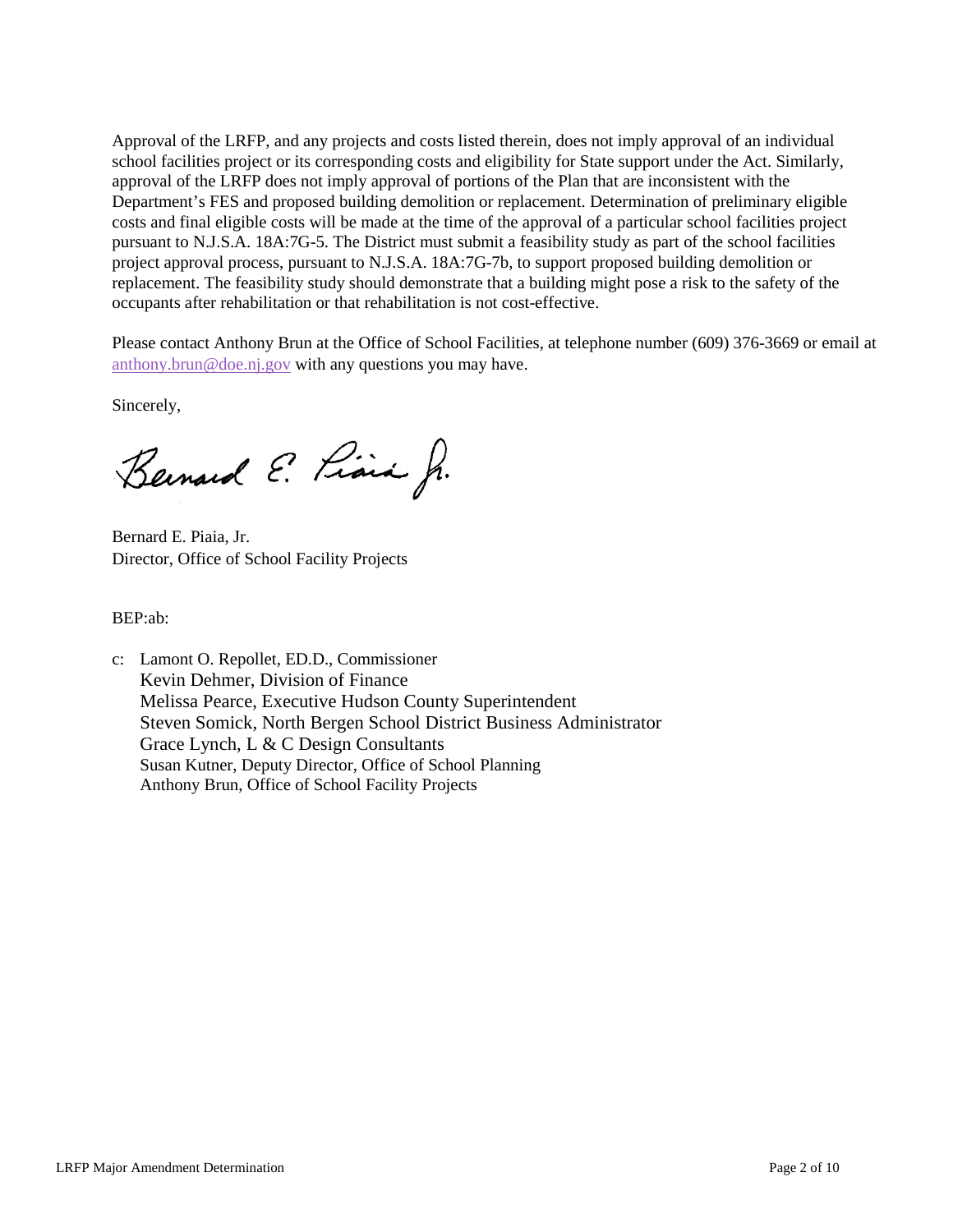# **North Bergen School District Summary of the Long-Range Facilities Plan, as Amended**

The Department of Education (Department) has completed its review of the Long-Range Facilities Plan (LRFP or Plan) amendment submitted by the **North Bergen Township School District** (District) pursuant to the Educational Facilities Construction and Financing Act, P.L. 2000, c. 72 (N.J.S.A. 18A: 7G-1 *et seq.*), as amended by P.L. 2007, c. 137 (Act), N.J.A.C. 6A:26-1 et seq. (Educational Facilities Code), and the Facilities Efficiency Standards (FES).

This is the Department's summary of the District's LRFP, as amended. The summary is based on the standards set forth in the Act, the Educational Facilities Code, the FES, District-entered data in the Department's LRFP website, and District-supplied supporting documentation. The referenced reports in *italic* text are standard LRFP reports available on the Department's LRFP website.

#### **1. Inventory Overview**

The District provides services for students in grades Pre-K-12. The predominant existing school grade configuration is Pre-K-8, and 9-12. The predominant proposed school grade configuration is Pre-K-6, and 7-12. The District is classified as "under 55 EPCA" district for funding purposes.

The District identified existing and proposed schools, sites, buildings, playgrounds, playfields, and parking lots in its LRFP. The total number of existing and proposed district-owned or leased schools, sites, and buildings are listed in Table 1. A detailed description of each asset can be found in the LRFP website report titled *"Site Asset Inventory Report."* Section 6 of this Summary lists work proposed at each school.

|                                                       | <b>Existing</b> | <b>Proposed</b> |
|-------------------------------------------------------|-----------------|-----------------|
| <b>Sites:</b>                                         |                 |                 |
| <b>Total Number of Sites</b>                          |                 |                 |
| Number of Sites with no Buildings                     |                 |                 |
| Number of Sites with no Instructional Buildings       |                 |                 |
| <b>Schools and Buildings:</b>                         |                 |                 |
| Total Number of Schools with Enrollments*             |                 |                 |
| <b>Total Number of Instructional Buildings</b>        |                 |                 |
| Total Number of Administrative and Utility Buildings  |                 |                 |
| <b>Total Number of Athletic Facilities</b>            |                 |                 |
| <b>Total Number of Parking Structures</b>             |                 |                 |
| <b>Total Number of leased or Temporary Facilities</b> |                 |                 |

## **Table 1: Inventory Summary**

*\*Includes schools with three-digit Department code numbers and Fall Report enrollments.*

**As directed by the Department, incomplete school facilities projects that have project approval from the Department are represented as "existing" in the Plan.** District schools with incomplete approved projects that include new construction or the reconfiguration of existing program space are as follows: "n/a".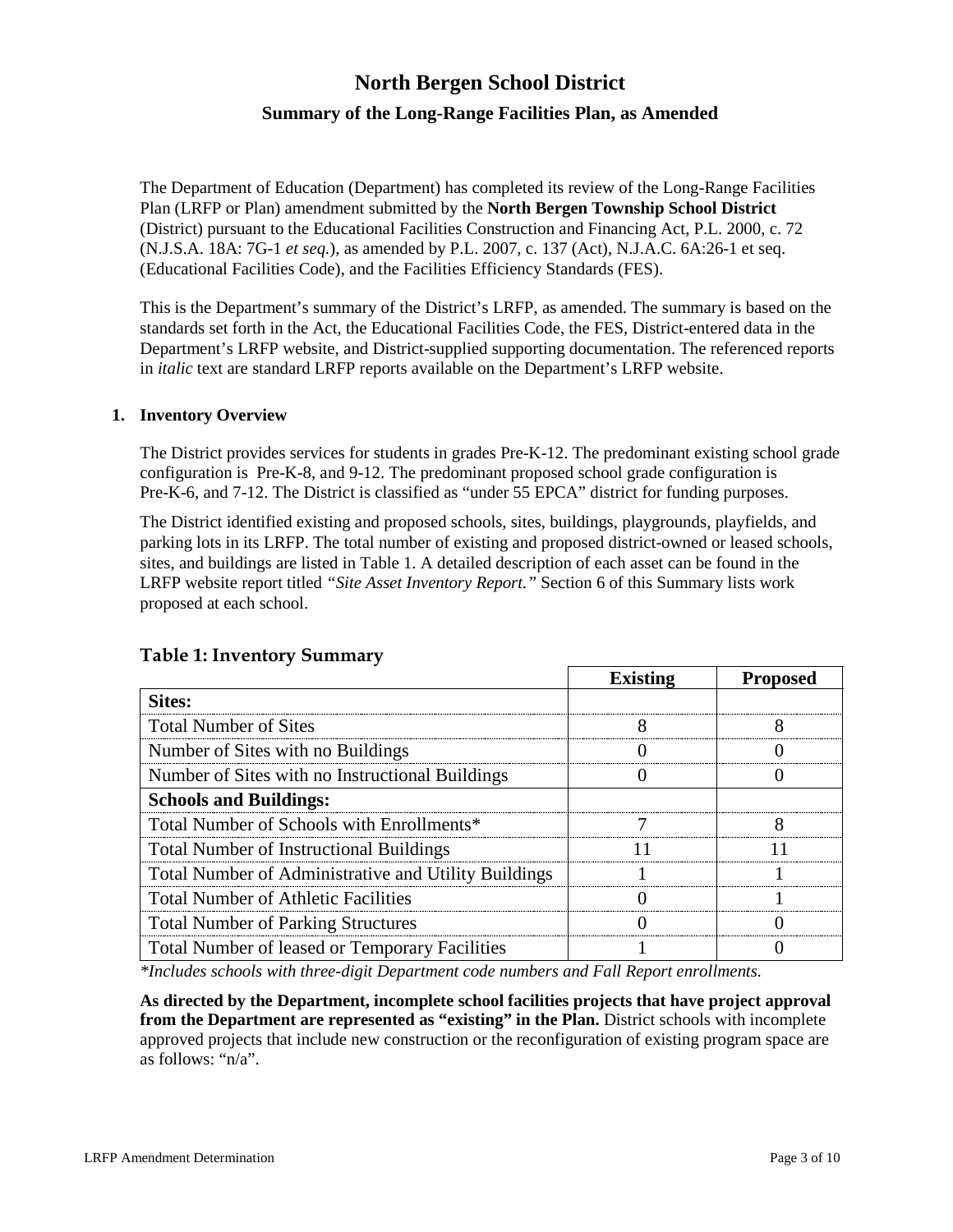Major conclusions are as follows:

- The District is proposing to **maintain** the existing number of District-owned or leased sites.
- The District is proposing to **increase** the existing number of District-operated schools.
- The District is proposing to **maintain** the existing number of District-owned or leased instructional buildings.
- The District is proposing to **maintain** the existing number of District-owned or leased noninstructional buildings.

**FINDINGS** The Department has determined that the proposed inventory is adequate for approval of the District's LRFP amendment. However, the LRFP determination does not imply approval of an individual school facilities project listed within the LRFP. The District must submit individual project applications for project approval. If building demolition or replacement is proposed, the District must submit a feasibility study, pursuant to N.J.S.A. 18A:7G-7b, as part of the application for the specific school facilities project.

#### **2. District Enrollments and School Grade Alignments**

The District determined the number of students, or "proposed enrollments," to be accommodated in the LRFP on a district-wide basis and in each school. The District's existing and proposed enrollments and the cohort-survival projection provided by the Department on the LRFP website are listed in Table 2. Detailed information can be found in the LRFP website report titled "*Enrollment Projection Detail."* Existing and proposed school enrollments and grade alignments can be found in the report titled *"Enrollment and School Grade Alignment."*

|                                      | Actual<br><b>Enrollments</b><br>2016-2017<br>school year | <b>District Proposed</b><br><b>Enrollments</b> | Department's<br><b>LRFP</b> Website<br>Projection |
|--------------------------------------|----------------------------------------------------------|------------------------------------------------|---------------------------------------------------|
| Grades K-5, including<br><b>SCSE</b> | 3,392                                                    | 3,143                                          | N/A                                               |
| Grades 6-8, including SCSE           | 1.741                                                    | 1.635                                          | N/A                                               |
| Grades 9-12, including SCSE          | 2,630                                                    | 2.183                                          | N/A                                               |
| <b>Totals K-12</b>                   | 7.763                                                    | 6,961                                          |                                                   |

**Table 2: Enrollment Comparison**

*"SCSE" = Self-Contained Special Education*

Major conclusions are as follows:

- The District did not select the Department's LRFP website projection. Supporting documentation was submitted to the Department as required to justify the proposed enrollments.
- The District is planning for decreasing enrollments.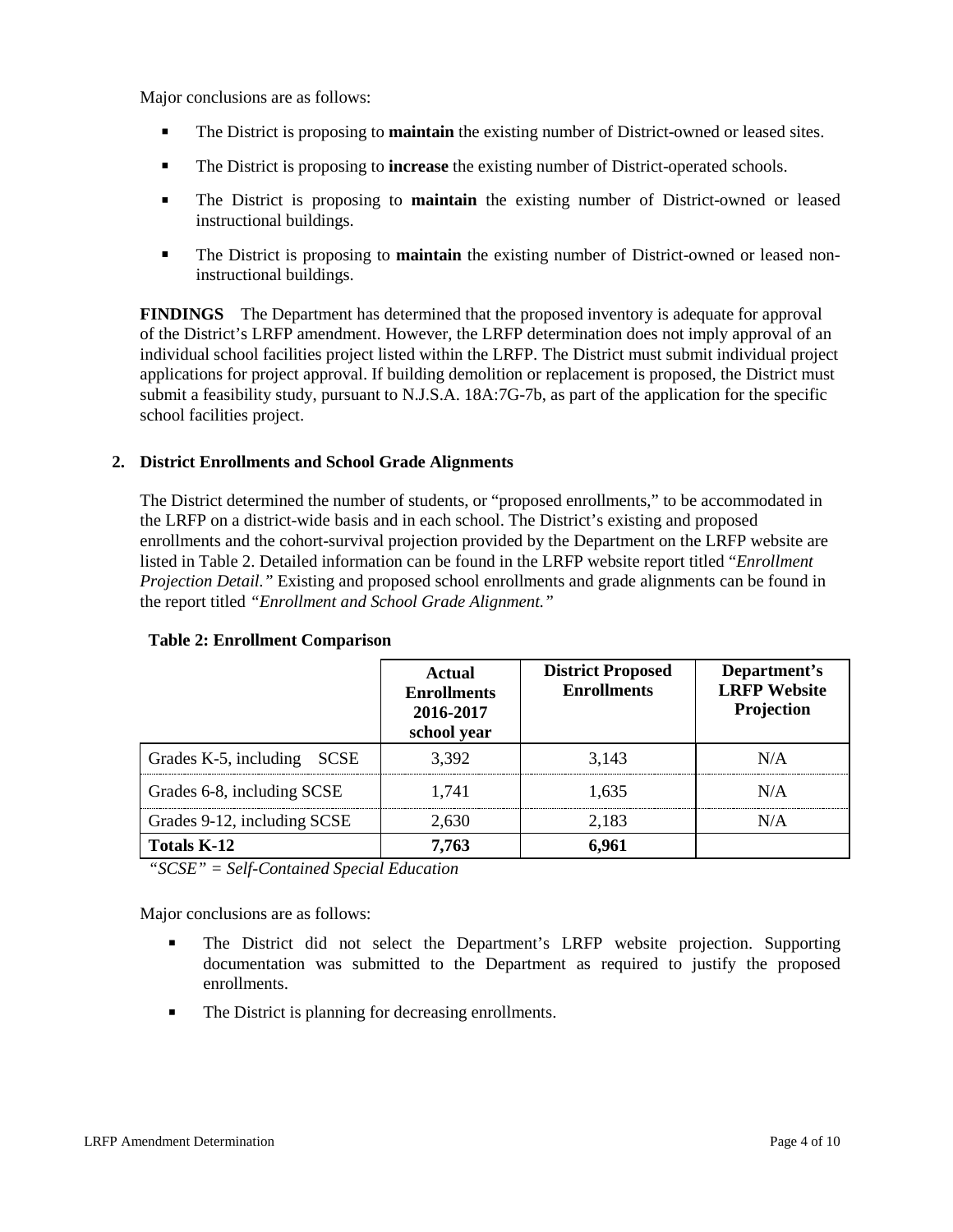**FINDINGS** The Department has determined that the District's proposed enrollments are supportable for approval of the District's LRFP amendment. The Department will require a current enrollment projection at the time an application for a school facilities project is submitted incorporating the District's most recent Fall Enrollment Report in order to verify that the LRFP's planned capacity is appropriate for the updated enrollments.

## **3. Preschool Enrollments**

The District identified the preschool universe for five –year planning purposes. Preschool enrollments include three year olds, if applicable, four year olds, and special education students.

Table 3 summarizes existing and proposed preschool enrollments in District and private provider facilities. Proposed private provider use is based on 2017-2018 projections by the Department's Office of Early Childhood.

#### **Table3: Preschool Enrollments**

|                           | <b>Total Preschool</b> | District | <b>Private Provider</b> |
|---------------------------|------------------------|----------|-------------------------|
| $(2016 - 2017)$<br>Actual | ∠UJ                    |          |                         |
| <b>District Proposed</b>  | 384                    | 384      |                         |

Major conclusions are as follows:

- The District does not provide a preschool program for three-year olds and provides a full-day preschool program for four-year olds.
- The District does not utilize private providers to accommodate preschool students.

# **4. FES and District Practices Capacity**

The proposed room inventories for each school were analyzed to determine whether the LRFP provides adequate capacity for the proposed enrollments. Two capacity calculation methods, called "FES Capacity" and "District Practices Capacity," were used to assess existing and proposed school capacity in accordance with the FES and District program delivery practices. A third capacity calculation, called "Functional Capacity," determines Unhoused Students and potential State support for school facilities projects. Functional Capacity is analyzed in Section 5 of this Summary.

 *FES Capacity* only assigns capacity to pre-kindergarten *(if district-owned or operated),* kindergarten, general, and self-contained special education classrooms. No other room types are considered to be capacity-generating**.** Class size is based on the FES and is prorated for classrooms that are sized smaller than FES classrooms. FES Capacity is most accurate for elementary schools, or schools with non-departmentalized programs, in which instruction is "homeroom" based. This capacity calculation may also be accurate for middle schools depending upon the program structure. However, this method usually significantly understates available high school capacity since specialized spaces that are typically provided in lieu of general classrooms are not included in the capacity calculations.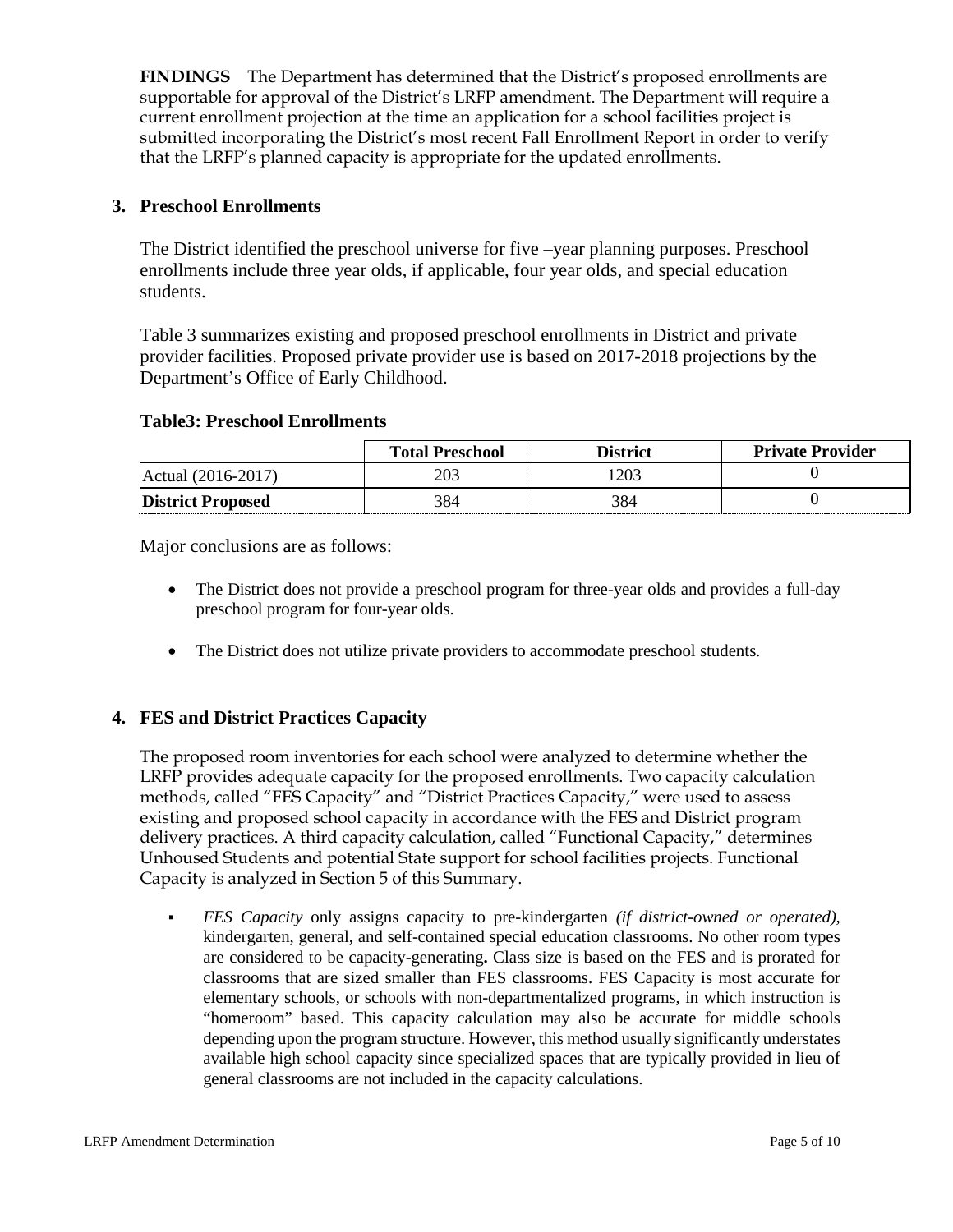*District Practices Capacity* allows the District to include specialized room types in the capacity calculations and adjust class size to reflect actual practices. This calculation is used to review capacity and enrollment coordination in middle and high schools.

A capacity utilization factor in accordance with the FES is included in both capacity calculations. A 90% capacity utilization rate is applied to classrooms serving grades K-8. An 85% capacity utilization rate is applied to classrooms serving grades 9-12. No capacity utilization factor is applied to preschool classrooms.

Table 4 provides a summary of proposed enrollments and District-wide capacities. Detailed information can be found in the LRFP website report titled "*FES and District Practices Capacity."*

|                                          | <b>Total FES Capacity</b> | <b>Total District Practices</b><br>Capacity |
|------------------------------------------|---------------------------|---------------------------------------------|
| (A) Proposed Enrollments                 | 7.345                     | 7.345                                       |
| (B) Existing Capacity                    | 4.616.14                  | 5.226.30                                    |
| *Existing Capacity Status $(B)$ - $(A)$  | $-2.728.86$               | $-2.118.70$                                 |
| (C) Proposed Capacity                    | 5.765.35                  | 7.076.90                                    |
| <i>*Proposed Capacity Status (C)-(A)</i> | -1.579.65                 | -268.10                                     |

#### **Table 4: FES and District Practices Capacity Summary**

*\* Positive numbers signify surplus capacity; negative numbers signify inadequate capacity. Negative values for District Practices capacity are acceptable if proposed enrollments do not exceed 100% capacity utilization.*

Major conclusions are as follows:

- The District has adequately coordinated proposed school capacities and enrollments in the LRFP for grade groups with proposed new construction.
- Adequate justification has been provided by the District if capacity for a school with proposed work in the LRFP deviates from the proposed enrollments by more than 5%.

**FINDINGS**The Department has determined that proposed District capacity, in accordance with the proposed enrollments, is adequate for approval of the District's LRFP amendment. The Department will require a current enrollment projection at the time an application for a school facilities project is submitted, incorporating the District's most recent Fall Enrollment Report, in order to verify that the LRFP's planned capacity meets the District's updated enrollments.

# **5. Functional Capacity and Unhoused Students Prior to Proposed Work**

*Functional Capacity* was calculated and compared to the proposed enrollments to provide a preliminary estimate of Unhoused Students and new construction funding eligibility. Functional Capacity is the adjusted gross square footage of a school building *(total gross square feet minus excluded space)* divided by the minimum area allowance per Full-time Equivalent student for the grade level contained therein. Unhoused Students is the number of students projected to be enrolled in the District that exceeds the Functional Capacity of the District's schools pursuant to N.J.A.C. 6A:26-  $2.2(c)$ .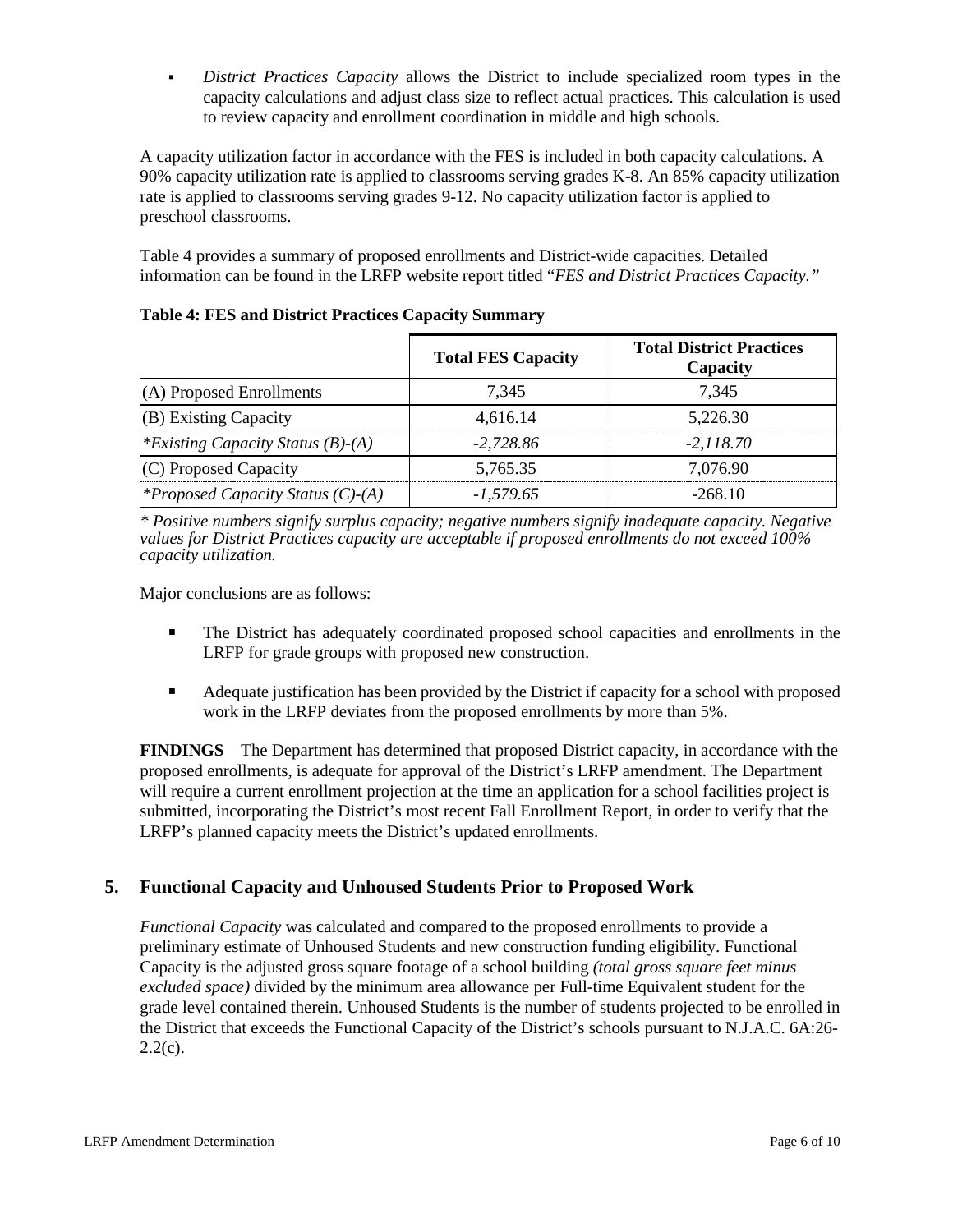*"Excluded Square Feet"* in the LRFP Functional Capacity calculation includes (1) square footage exceeding the FES for any pre-kindergarten, kindergarten, general education, or self-contained special education classroom; (2) grossing factor square footage *(corridors, stairs, mechanical rooms, etc.)* that exceeds the FES allowance, and (3) square feet proposed to be demolished or discontinued from use. Excluded square feet may be revised during the review process for individual school facilities projects.

Table 5 provides a preliminary assessment of Functional Capacity, Unhoused Students, and Estimated Maximum Approved Area for the various grade groups in accordance with the FES. Detailed information concerning the calculation and preliminary excluded square feet can be found in the LRFP website reports titled *"Functional Capacity and Unhoused Students*" and *"Functional Capacity Excluded Square Feet."*

|                    | А          | B          | $C = A-B$       | D              | $E = C x D$     |
|--------------------|------------|------------|-----------------|----------------|-----------------|
|                    | Proposed   | Estimated  | Unhoused        | Area           | Estimated       |
|                    | Enrollment | Existing   | <b>Students</b> | Allowance      | Maximum         |
|                    |            | Functional |                 | (gsf/students) | Approved Area   |
|                    |            | Capacity   |                 |                | for Unhoused    |
|                    |            |            |                 |                | <b>Students</b> |
| Preschool (PK)     | 384        | 331.92     | 52.08           | 125.00         | 6,510.26        |
| Elementary $(K-5)$ | 3,143      | 2,623.76   | 519.24          | 125.00         | 64,905.00       |
| Middle $(6-8)$     | 1,635      | 459.51     | 1,175.49        | 134.00         | 157,515.00      |
| High $(9-12)$      | 2,183      | 1,125.50   | 1,057.50        | 151.00         | 159,681.81      |
| <b>Totals K-12</b> | 7,345      | 4,540.69   |                 |                |                 |

**Table 5: Functional Capacity and Unhoused Students Prior to Proposed Work**

Major conclusions are as follows:

- The calculations for "Estimated Existing Functional Capacity" school facilities projects that have been approved by the Department but were not under construction or complete at the time of the submission of the LRFP amendment.
- The District, based on the preliminary LRFP assessment, does not have Unhoused Students for the following FES grade groups: "n/a".
- The District, based on the preliminary LRFP assessment, does have Unhoused Students for the following FES grade groups: "Grades PK, K-5, 6-8, and 9-12".
- The District is not proposing to demolish or discontinue the use of existing District-owned instructional space. The Functional Capacity calculation excludes square feet proposed to be demolished or discontinued for the following FES grade groups: n/a.

**FINDINGS** Functional Capacity and Unhoused Students calculated in the LRFP are preliminary estimates. Justification for square footage in excess of the FES and the determination of additional excluded square feet, Preliminary Eligible Costs (PEC), and Final Eligible Costs (FEC) will be included in the review process for specific school facilities projects. A feasibility study undertaken by the District is required if building demolition or replacement is proposed per N.J.A.C. 6A:26-  $2.3(b)(10)$ .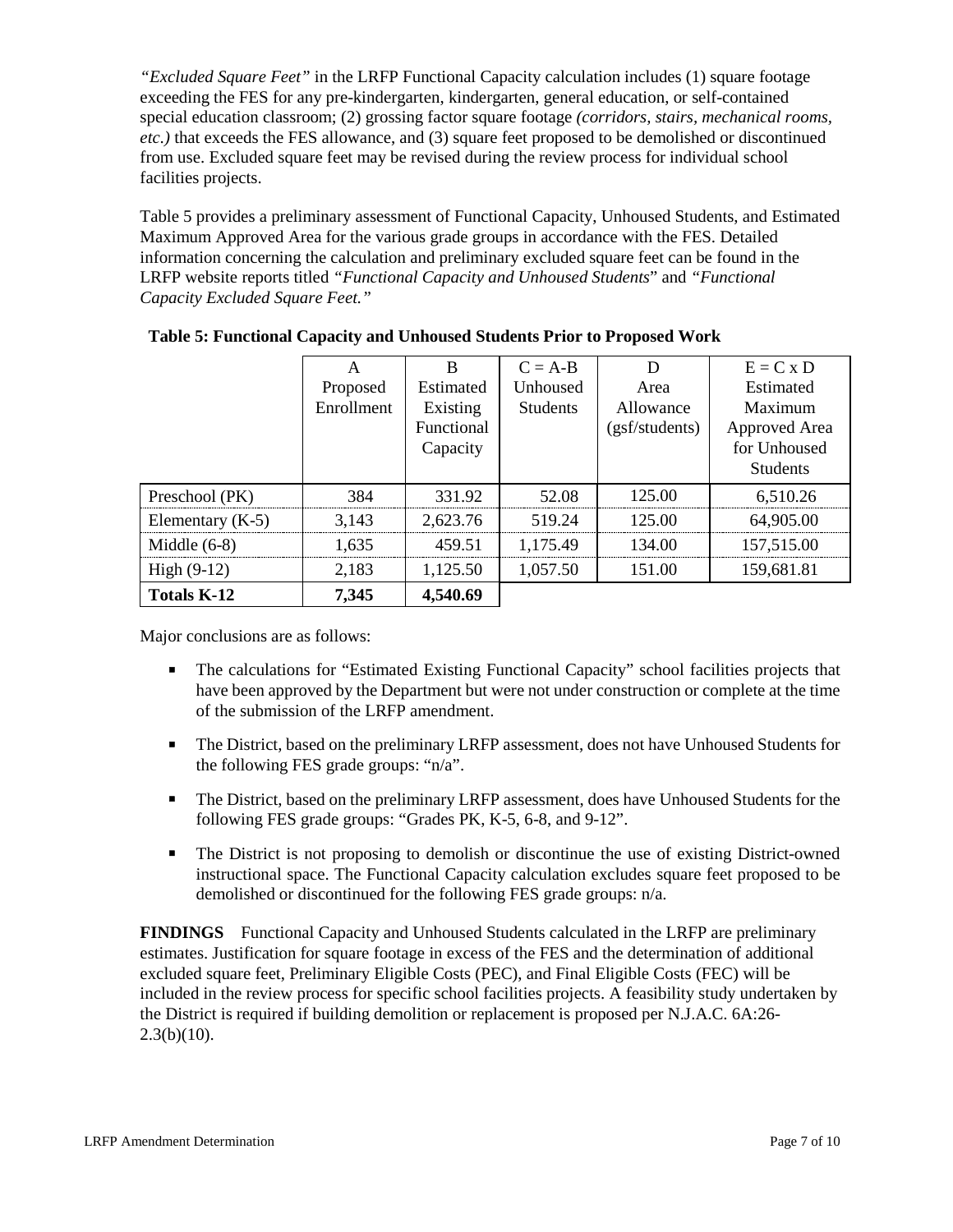#### **6. Proposed Work**

The District was instructed to review the condition of its facilities and sites and to propose corrective *"system"* and *"inventory"* actions in its LRFP. *"System"* actions upgrade existing conditions without changing spatial configuration or size. Examples of system actions include new windows, finishes, and mechanical systems. *"Inventory"* actions address space problems by removing, adding, or altering sites, schools, buildings and rooms. Examples of inventory actions include building additions, the reconfiguration of existing walls, or changing room use.

Table 6 summarizes the type of work proposed in the District's LRFP for instructional buildings. Detailed information can be found in the LRFP website reports titled *"Site Asset Inventory," "LRFP Systems Actions Summary," and "LRFP Inventory Actions Summary."* 

| <b>Type of Work</b>                                            | <b>Work Included in LRFP</b> |
|----------------------------------------------------------------|------------------------------|
| <b>System Upgrades</b>                                         | Yes                          |
| <b>Inventory Changes</b>                                       |                              |
| Room Reassignment or Reconfiguration                           | Yes                          |
| <b>Building Addition</b>                                       | Yes                          |
| New Building                                                   | Yes                          |
| Partial or Whole Building Demolition or Discontinuation of Use | Yes                          |
| New Site                                                       |                              |

#### **Table 6: Proposed Work for Instructional Building**

Major conclusions are as follows:

- The District has proposed system upgrades in one or more instructional buildings.
- The District has proposed inventory changes, including additions and reconfigurations.
- The District has not proposed new construction in lieu of rehabilitation in one or more instructional buildings.

Please note that costs represented in the LRFP are for capital planning purposes only. Estimated costs are not intended to represent preliminary eligible costs or final eligible costs of approved school facilities projects.

The Act (N.J.S.A. 18A:7G-7b) provides that all school facilities shall be deemed suitable for rehabilitation unless a pre-construction evaluation undertaken by the District demonstrates to the satisfaction of the Commissioner that the structure might pose a risk to the safety of the occupants even after rehabilitation or that rehabilitation is not cost-effective. Pursuant to N.J.A.C. 6A:26- 2.3(b)(10), the Commissioner may identify school facilities for which new construction is proposed in lieu of rehabilitation for which it appears from the information presented that new construction is justified, provided, however, that for such school facilities so identified, the District must submit a feasibility study as part of the application for the specific school facilities project. The cost of each proposed building replacement is compared to the cost of additions or rehabilitation required to eliminate health and safety deficiencies and to achieve the District's programmatic model.

Facilities used for non-instructional or non-educational purposes are ineligible for State support under the Act. However, projects for such facilities shall be reviewed by the Department to determine whether they are consistent with the District's LRFP and whether the facility, if it is to house students (full or part time) conforms to educational adequacy requirements. These projects shall conform to all applicable statutes and regulations.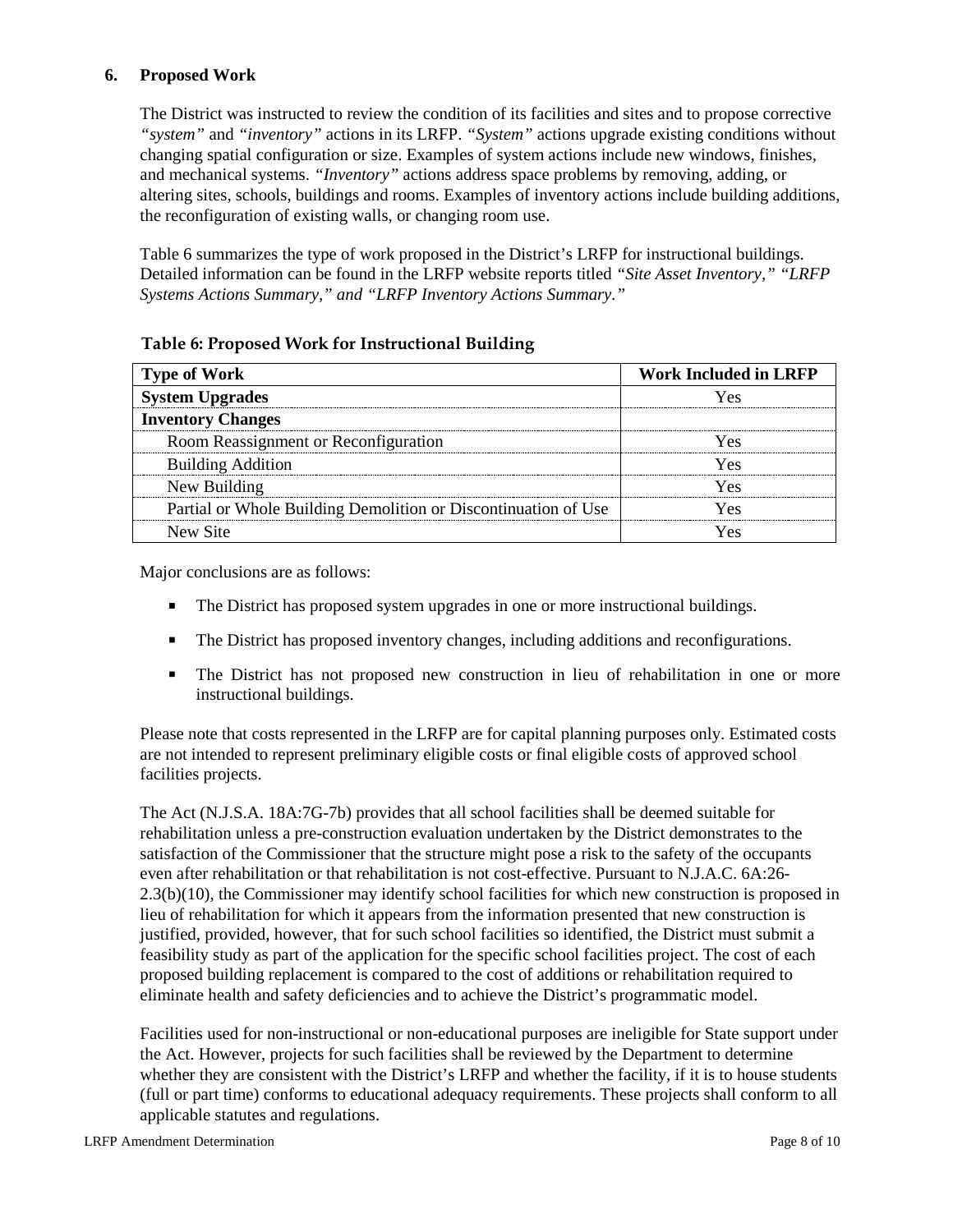**FINDINGS** The Department has determined that the proposed work is adequate for approval of the District's LRFP amendment. However, Department approval of proposed work in the LRFP does not imply that the District may proceed with a school facilities project. The District must submit individual project applications with cost estimates for Department project approval. Both school facilities project approval and other capital project review require consistency with the District's approved LRFP.

# **7. Functional Capacity and Unhoused Students After Completion of Proposed Work**

The *Functional Capacity* of the District's schools *after* completion of the scope of work proposed in the LRFP was calculated to highlight any remaining Unhoused Students.

Table 7 provides a preliminary assessment of Unhoused Students and Estimated Remaining Maximum Area after completion of new construction proposed in the LRFP, if applicable. Detailed information concerning the calculation can be found in the website report titled *"Functional Capacity and Unhoused Students.*"

|                    | Estimated       | Total   | Proposed     | Unhoused       | Estimated       |
|--------------------|-----------------|---------|--------------|----------------|-----------------|
|                    | Maximum         | New GSF | Functional   | Students after | Maximum         |
|                    | Approved Area   |         | Capacity     | Construction   | Area for        |
|                    | for Unhoused    |         | after        |                | Unhoused        |
|                    | <b>Students</b> |         | Construction |                | <b>Students</b> |
|                    |                 |         |              |                | Remaining       |
| Preschool (PK)     | 6,510.26        | 17      | 332.05       | 51.95          | 6,493.78        |
| Elementary $(K-5)$ | 64,905.00       | 363     | 2,626.63     | 516.37         | 64,546.27       |
| Middle $(6-8)$     | 157,515.00      | 141,537 | 1,463.18     | 171.82         | 23,024.05       |
| High $(9-12)$      | 159,681.81      | 102,121 | 1,848.49     | 334.51         | 50,510.93       |
| <b>Totals K-12</b> |                 |         | 6,270.35     |                |                 |

#### **Table 7: Functional Capacity and Unhoused Students After Completion of Proposed Work**

Major conclusions are as follows:

- New construction is proposed for the following grade groups: Grades PK, K-5, 6-8, and 9-12.
- Proposed new construction exceeds the estimated maximum area allowance for Unhoused Students prior to the completion of the proposed work for the following grade groups: "n/a".
- The District, based on the preliminary LRFP assessment, will not have Unhoused Students after completion of the proposed LRFP work for the following grade groups: "n/a".
- The District, based on the preliminary LRFP assessment, will have Unhoused Students after completion of the proposed LRFP work for the following grade groups: "PK, K-5, 6-8, and 9-12".

**FINDINGS** The Functional Capacity and Unhoused Students calculated in the LRFP are preliminary estimates. Justification for square footage in excess of the FES and the determination of additional excluded square feet, Preliminary Eligible Costs (PEC), and Final Eligible Costs (FEC) will be included in the review process for specific school facilities projects.